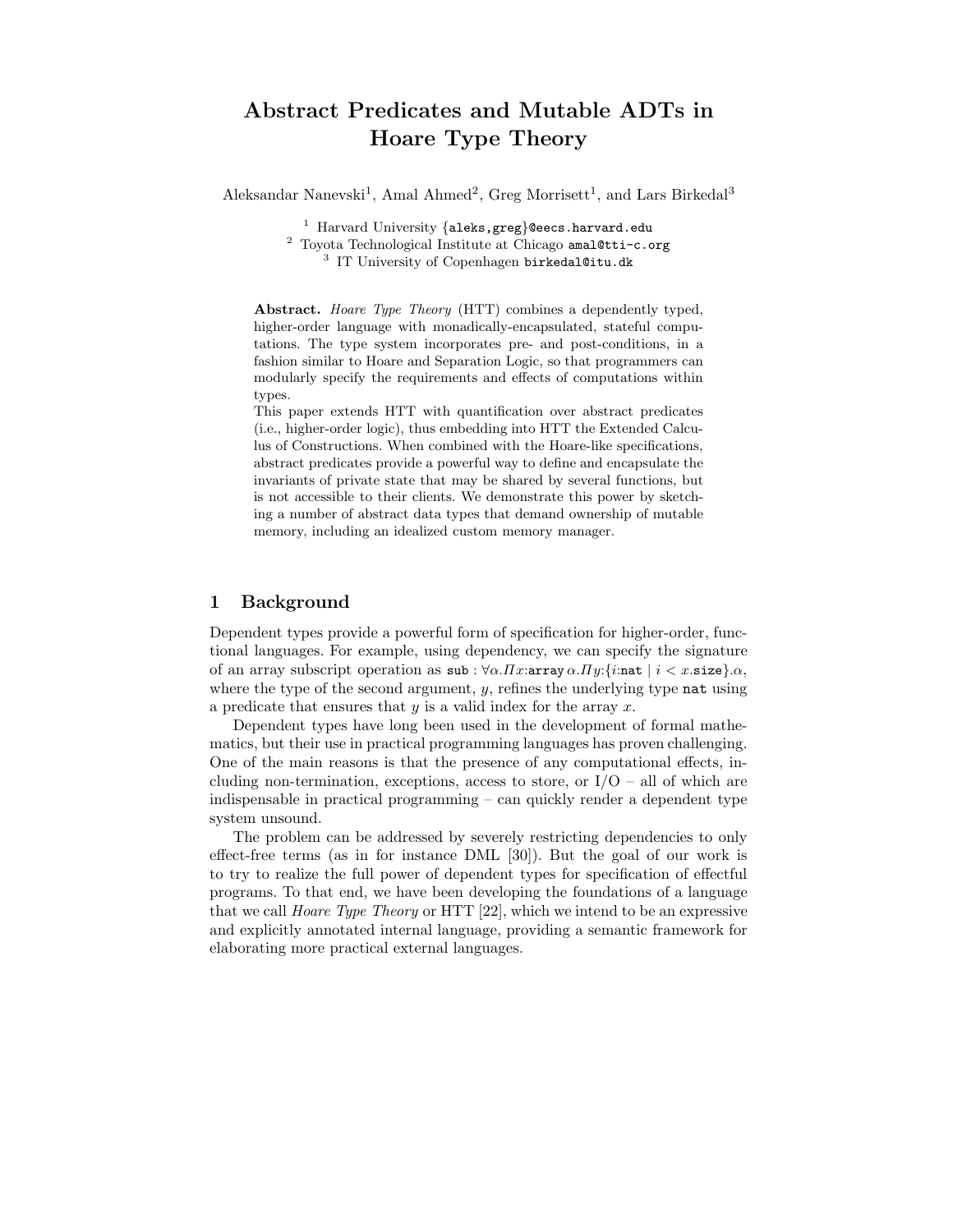HTT starts with a pure, dependently typed core language and augments it with an indexed monadic type of the form  $\{P\}x:A\{Q\}$ . This type encapsulates and describes effectful computations that may diverge or access a mutable store. The type can be read as a Hoare-like partial correctness specification, asserting that if the computation is run in a world satisfying the pre-condition  $P$ , then if it terminates, it will return a value  $x$  of type  $A$  and be in a world described by Q. Through Hoare types, the system can enforce soundness in the presence of effects. The Hoare type admits small footprints as in Separation Logic [26, 24], where the pre- and postconditions only describe the part of the store that the program actually uses; the unspecified part is automatically assumed invariant.

Recently, several variants of Hoare Logic for higher-order, effectful languages have appeared. Yoshida, Honda and Berger [31, 4] define a logic for PCF with references, Krishnaswami [13] defines a Separation Logic for core ML extended with a monad, and Birkedal et al. [5] define a Higher-Order Separation Logic for reasoning about ADTs in first-order programs. However, we believe that HTT has several key advantages over these and other proposed logics. First, HTT supports strong (i.e., type-varying) updates of mutable locations, while the above program logics require that the types of memory locations are invariant. This restriction makes it difficult to model stateful protocols as in the Vault language [7], or low-level languages such as TAL [20] and Cyclone [12] where memory management is intended to be coded within the language. Second, none of these logics considers pointer arithmetic, nor source language features like type abstraction, modules, or dependent types, which we consider here. Third, and most significant, Hoare logics cannot really interact with the type systems of the underlying language, unlike HTT where specifications are integrated with types. In Hoare Logic, it is not possible to abstract over specifications in the source programs, aggregate the logical invariants of the data structures with the data itself, compute with such invariants, or nest the specifications into larger specifications or types. These features are essential ingredients for data abstraction and information hiding, and, in fact, a number of works have been proposed towards integrating Hoare-like reasoning with type checking. Examples include tools and languages like  $Spec \# [1]$ , SPLint [9], ESC/Java [8], and JML [6].

There are several important outstanding problems in the design of such languages for integrated programming and verification. As discussed in [6], for example: (1) It is desirable to use effectful code in the specifications, but most languages insist that specifications must be pure, in order to preserve soundness. Such a restriction frequently leads to implementing the same functionality twice – once purely for specification, and once impurely for execution. (2) Specifications should be able to describe and control pointer aliasing. (3) It is tricky to define a useful notion of object or module invariant, primarily because of local state owned by the object. Most definitions are too restrictive to support some important programming patterns, for example, reentrant callbacks [2].

Our prior work on HTT [22] addresses the first two problems: (1) we allow effectful code in specifications by granting such code first-class status, via the monad for Hoare triples, and (2) we control pointer aliasing, by employing the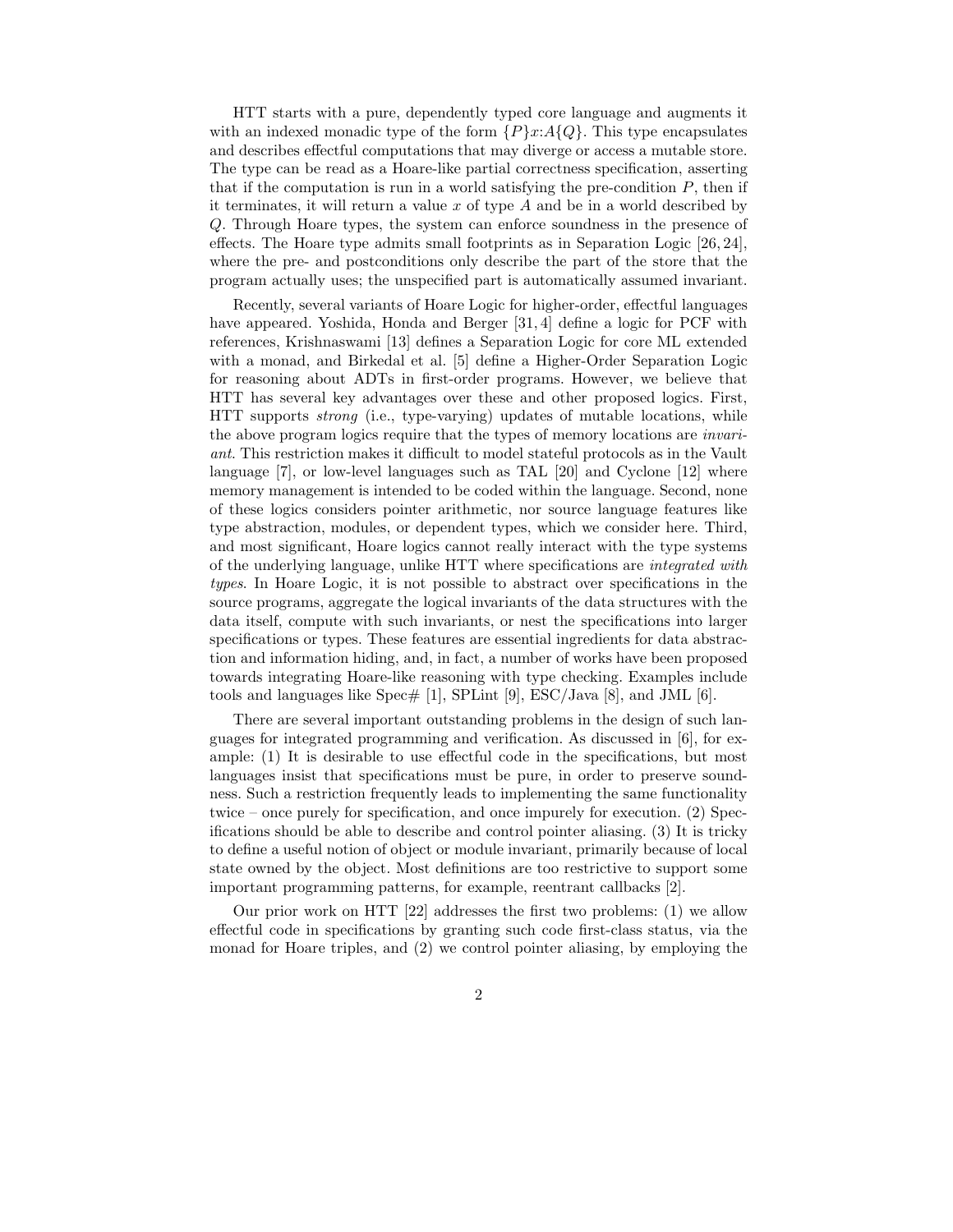small footprint approach of Separation Logic. Both of these properties were discussed at the beginning of this section. The focus of this paper are extensions to HTT that enable us to also address problem (3), among others.

In a language like HTT that integrates programming and verification, truly reusable program components (e.g., libraries of data types and first-class objects) require that their internal invariants are appropriately abstracted. The component interfaces need to include not only abstract types, but also abstract specifications. Thus it is natural to extend HTT with support for abstraction over predicates (i.e., higher-order logic). More specifically, we describe a variant of HTT that includes the Extended Calculus of Constructions (ECC) [14], modulo minor differences described in Section 5. This allows terms, types, and predicates to all be abstracted within terms, types, and predicates respectively.

There are several benefits of this extension. First, higher-order logic can formulate almost any predicate that may be encountered during program verification, including predicates defined by induction and coinduction. Second, we can reason within the system, about the equality of terms, types and predicates, including abstract types and abstract predicates. In the previous version of HTT [22], we could only reason about the equality of terms, whereas equality on types and predicates was a judgment (accessible to the typechecker), but not a proposition (accessible to the programmer). Internalized reasoning on types endows HTT with a form of first-class modules that can contain types, terms, and axioms. It is also important in order to fully support strong updates of locations. Third, higher-order logic can define many constructs that, in the previous version, had to be primitive. For instance, the definition of heaps can now be encoded within the language, thus simplifying some aspects of the meta theory.

Most importantly, however, abstraction over predicates suffices to represent the private state of functions or ADTs within the type system. Private state can be hidden from the clients by existentially abstracting over the state invariant. Thus, libraries for mutable state can provide precise specifications, yet have sufficient abstraction mechanisms that different implementations can share a common interface. Moreover, specifications may choose to reveal certain aspects of private state to the client, thus granting the client partial or complete access to, or even ownership of portions of the private state.

We demonstrate these ideas with a few idealized examples including a module for memory allocation and deallocation.

# 2 Overview

Similar to the modern monadic functional languages [19], HTT syntax splits into the pure and the impure fragment. The pure fragment contains higher-order functions and pairs, and the impure fragment contains the effectful commands for memory lookup and strong update (memory allocation and deallocation can be defined), as well as conditionals and recursion. The expressions from the effectful fragment can be coerced into the pure one by monadic encapsulation.

The type constructors include the primitive types of booleans, natural numbers and the unit type, the standard constructors  $\Pi$  and  $\Sigma$  for dependent prod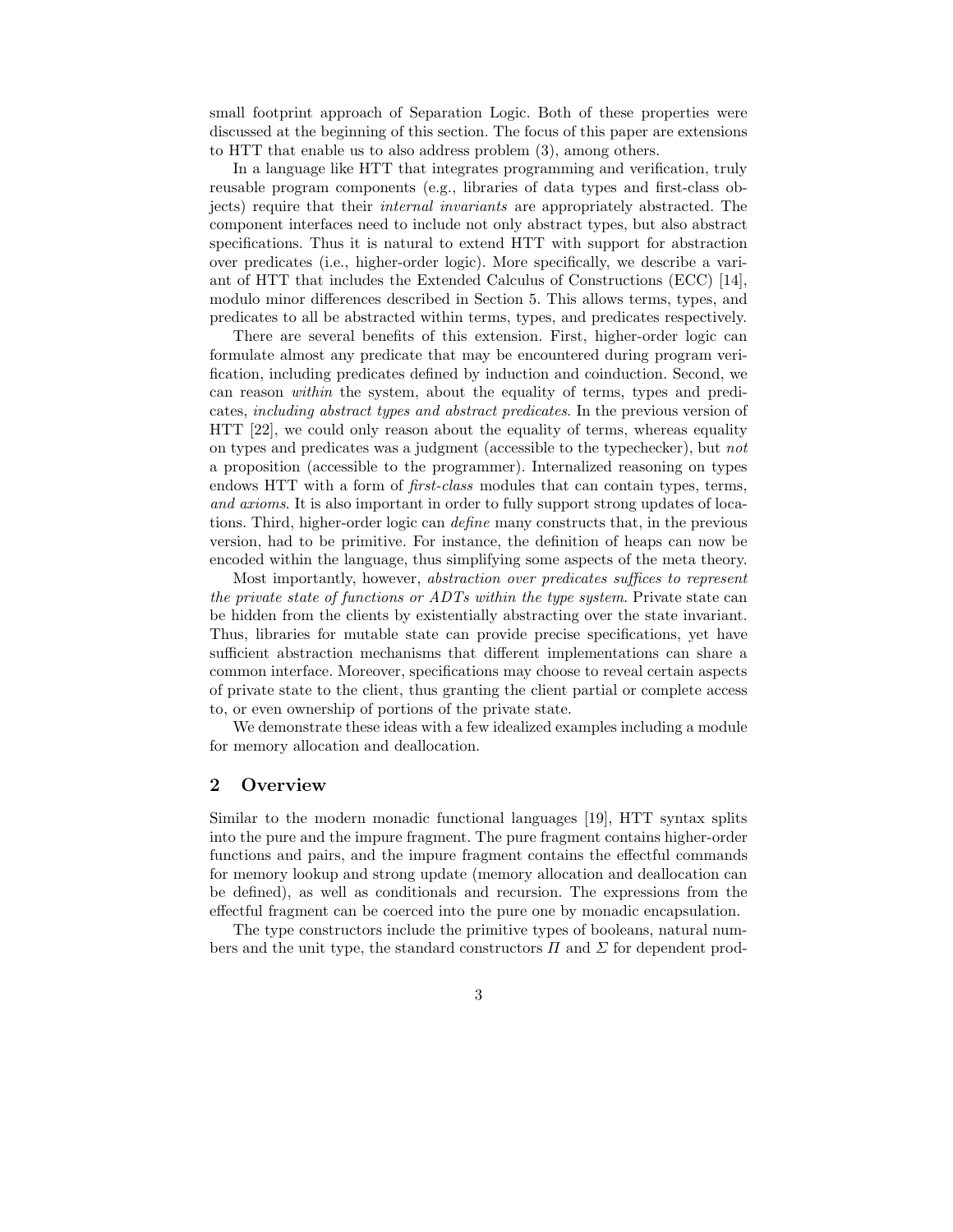ucts and sums, as well as Hoare types  $\{P\}x:A\{Q\}$ , and subset types  $\{x:A, P\}$ . The Hoare type  $\{P\}x:A\{Q\}$  is the monadic type which classifies effectful computations that may execute in any initial heap satisfying the assertion  $P$ , and either diverge, or terminate returning a value  $x:A$  and a final heap satisfying the assertion Q. The subset type  $\{x:A, P\}$  classifies all the elements of A that satisfy the predicate P. We adopt the standard convention and write  $A \rightarrow B$  and  $A\times B$  instead of  $Hx:A.B$  and  $\Sigma x:A.B$  when B does not depend on x.

The syntax of our extended HTT is presented in the following table.

| $A, B, C \ ::= K \mid \mathsf{nat} \mid \mathsf{bool} \mid 1 \mid \mathsf{prop} \mid \mathsf{mono} \mid \mathit{Hx}:A \mathit{.}\ B \mid$ |
|-------------------------------------------------------------------------------------------------------------------------------------------|
| $\sum x:A.B \mid \{P\}x:A\{Q\} \mid \{x:A.P\}$                                                                                            |
| Elim terms $K, L ::= x   K N   \text{fst } K   \text{snd } K   \text{out } K   M : A$                                                     |
| <i>Intro terms</i> $M, N, O \ ::= K \mid ( ) \mid \lambda x. M \mid (M, N) \mid \text{do } E \mid \text{in } M \mid$                      |
| true   false   z   s $M$   $M + N$   $M \times N$   eq <sub>nat</sub> $(M, N)$                                                            |
| $(Assertions) P,Q,R$ $\top \perp \mid \text{xid}_{A,B}(M,N) \mid \neg P \mid P \wedge Q \mid$                                             |
| $P \vee Q \mid P \supset Q \mid \forall x:A.P \mid \exists x:A.P \mid$                                                                    |
| nat   bool   1   prop   $\varPi x{:}\tau.\,\sigma$   $\Sigma x{:}\tau.\,\sigma$   $\{P\}x{:}\tau\{Q\}$   $\{x{:}\tau.P\}$                 |
| <i>Commands</i> $c ::= \vert_{\tau} M \vert M :=_{\tau} N \vert$ if $_A M$ then $E_1$ else $E_2 \vert$                                    |
| case <sub>A</sub> M of $z \Rightarrow E_1$ or s $x \Rightarrow E_2$                                                                       |
| fix $f(y:A):B =$ do E in eval $f M$                                                                                                       |
| Computations $E, F ::=$ return $M   x \leftarrow K; E   x \Leftarrow c; E   x =_A M; E$                                                   |
| $\Delta := \cdot   \Delta, x:A   \Delta, P$                                                                                               |
|                                                                                                                                           |

HTT supports predicative type polymorphism [18], by differentiating small types, which do not admit type quantification, from large types (or just types for short), which can quantify over small types only. For example, the polymorphic identity function can be written as  $\lambda \alpha \cdot \lambda y \cdot y \cdot \Pi \alpha$ : mono.  $\Pi y \cdot \alpha \cdot \alpha$ , but  $\alpha$  ranges over only small types. The restriction to predicative polymorphism is crucial for ensuring that during type-checking, normalization of terms, types, and predicates terminates [22]. Note that "small" Hoare triples  $\{P\}x:\tau\{Q\}$  and subset types  ${x:\tau, P}$ , where P and Q (but not  $\tau$ ) may contain type quantification are considered small. This is because  $P$  and  $Q$  are *refinements*, i.e. they do not influence the underlying semantics and the equational reasoning about terms: If two terms of some Hoare or subset types are semantically equal, then they remain equal even if P and Q are replaced by some other assertions.

To support abstraction over types and predicates, HTT introduces types mono and prop which classify small types and assertions respectively. With the type mono, HTT can *compute* with small types as if they were data. For example, if x:mono×(nat→nat), then the variable x may be seen as a module declaring a small type and a function on nats. The expression fst  $x$  extracts the small type.

Terms. The terms are classified as introduction or elimination terms, according to their standard logical properties. The split facilitates equational reasoning and bidirectional typechecking [25]. The terms are not annotated with types, as the typechecker can infer most of them. When this is not the case, the construct  $M: A$  may supply the type explicitly. This construct also switches the direction in the bidirectional typechecking.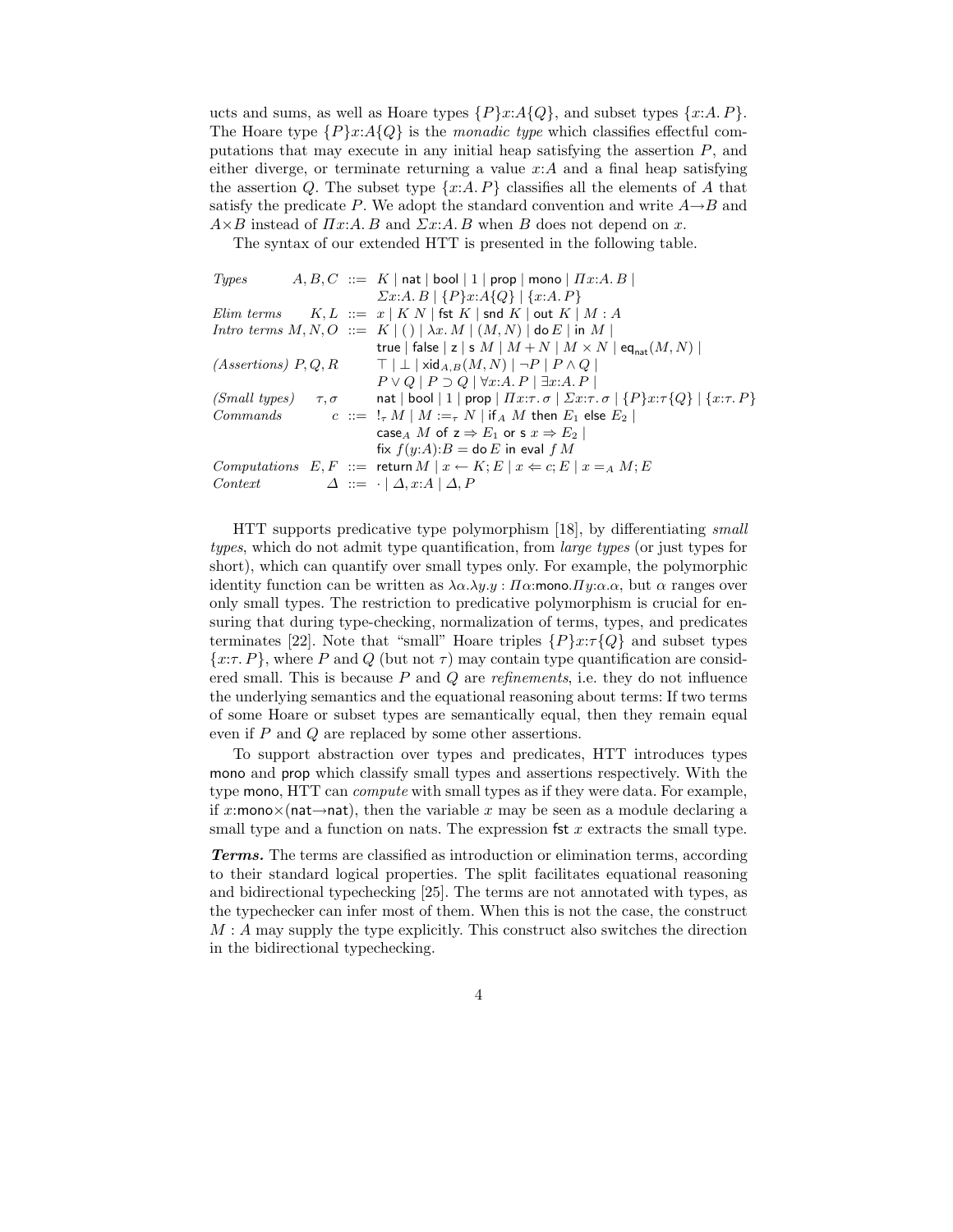HTT features the usual terms for lambda abstraction and applications, pairs and the projections, as well as natural numbers, booleans and the unit element. The introduction form for the Hoare types is  $\mathbf{do} E$ , which encapsulates the effectful computation E, and suspends its evaluation. The notation is intended to closely resemble the familiar Haskell-style do-notation for writing effectful computations. The constructor in is a coercion from A into a subset type  $\{x:A, P\}$ , and out is the opposite coercion.

Terms also include small types  $\tau$  and assertions P, which are the elements of mono and prop respectively. HTT does not currently have any constructors to inspect the structure of such elements. They are used solely during typechecking, and can be safely erased before program execution.

We illustrate the HTT syntax using the following example. Consider an MLlike function  $f = \lambda y$ :unit.  $x := x + 1$ ; if  $(x = 1)$  then 0 else 1, where we assume a free variable x:nat ref. A computation in HTT that defines this function and then immediately applies it, may be written as follows.

$$
f = \lambda y. \text{ do } (u \Leftarrow !_{\text{nat}} x; v \Leftarrow (x :=_{\text{nat}} u + s z); t \Leftarrow !_{\text{nat}} x; s \Leftarrow \text{if}_{\text{nat}} (\text{eq}_{\text{nat}} (t, s z)) \text{ then } z \text{ else } s z; \text{return } s);
$$
  
 $x \leftarrow f()$ ; return  $(x)$ 

We point out some characteristic properties. This program, and all its stateful subcomponents belong to the syntactic domain of computations. Each computation can intuitively be described as a semi-colon-separated list of commands, which usually perform some imperative operation, and then bind to a variable. For example  $x \leftarrow c$  executes the primitive command c, and binds the return result to  $x, x \leftarrow K$  executes the computation encapsulated in K, thus performing all the side effects that may have been suspended in K.  $x =_A M$  does not perform any side-effects, but is simply the syntactic sugar for the usual let-binding of  $M:A$  to x. In all these cases, the variable x is immutable, as is customary in functional programming, and its scope extends to the right, until the end of the block enclosed by the nearest do. Associated with these commands, is the construct return  $M$ . It creates the trivial computation that immediately returns the value M. return M and  $x \leftarrow K$ ; E correspond to the standard monadic unit and bind, respectively.

The commands  $!_{\tau} M$  and  $M :=_{\tau} N$  are used to read and write memory respectively. The index  $\tau$  is the type of the value being read or written. Note that unlike ML and most statically-typed languages, HTT supports strong updates. That is, if x is a location holding a nat, then we can update the contents of x with a value of an arbitrary (small) type, not just another nat. (Here, we make the simplifying assumption that locations can hold a value of any type (e.g., values are boxed).) Type-safety is ensured by the pre-condition for memory reads which captures the requirement that to read a  $\tau$  value out of location M, we must be able to prove that M currently holds such a value.

In the if and case commands, the index type  $A$  is the type of the branches. The fixpoint command fix  $f(y:A):B =$ do E in eval  $f M$ , first obtains the function  $f: \Pi y: A, B$  such that  $f(y) = do(E)$ , then evaluates the computation  $f(M)$ , and returns the result.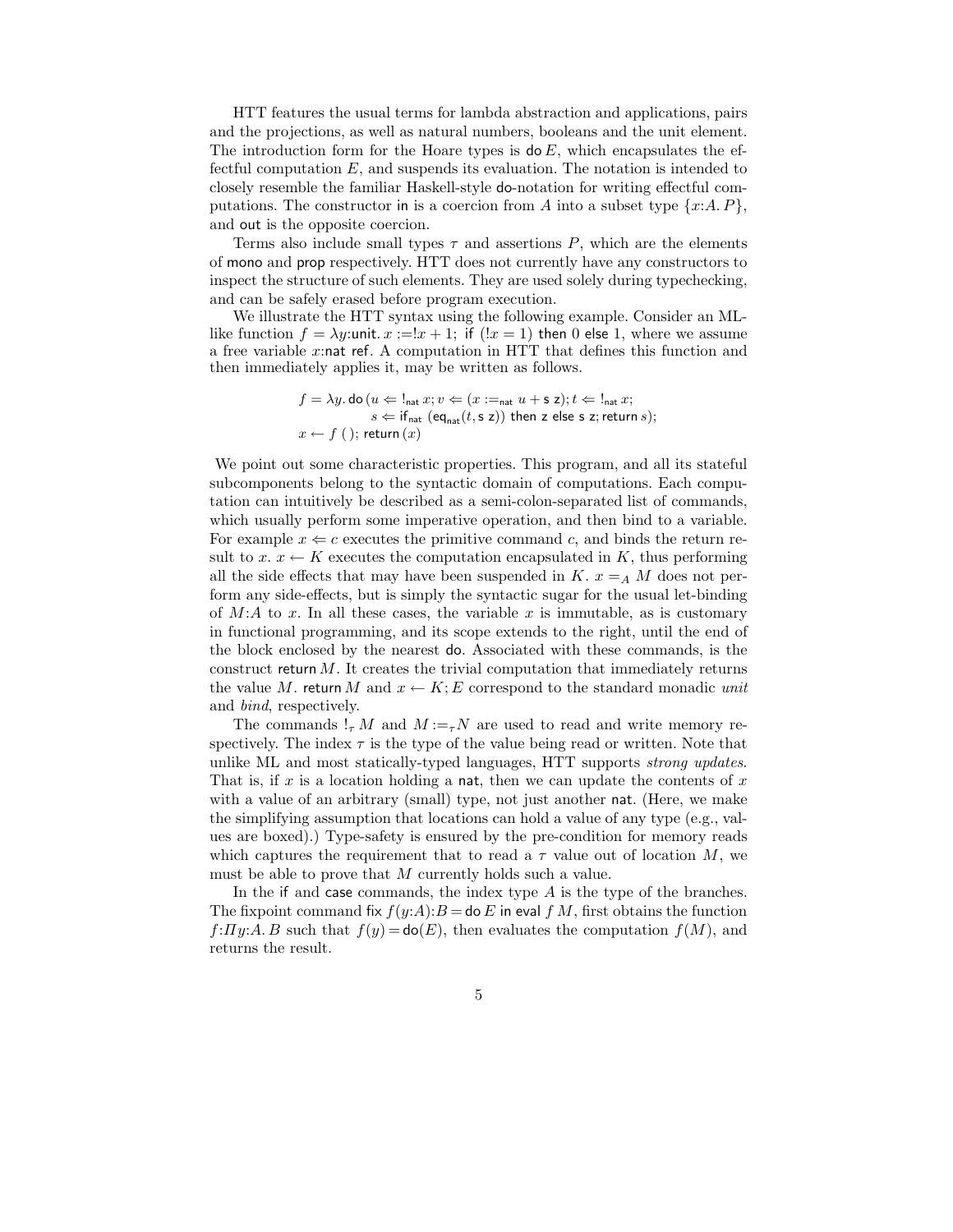In the subsequent text we adopt a number of syntactic conventions for terms. First, we will represent natural numbers in their usual decimal form. Second, we omit the variable x in  $x \Leftarrow (M :=_\tau N); E$ , as x is of unit type. Third, we abbreviate the computation of the form  $x \leftarrow c$ ; return x simply as c, in order to avoid introducing a spurious variable  $x$ . For the same reason, we abbreviate  $x \leftarrow K$ ; return x as eval K.

Returning to the example above, the type of f in the translated HTT program is  $1 \rightarrow {P}s$ :nat ${Q}$  where, intuitively, the precondition P requires that the location x points to some value v:nat, and the postcondition  $Q$  states that if v was zero, then the result s is 0, otherwise the result is 1, and regardless x now points to  $v + 1$ . Furthermore, in HTT, the specifications capture the *small foot*print of f, reflecting that  $x$  is the only location accessed when the computation is run. Technically, realizing such a specification using the predicates we provide requires a number of auxiliary definitions and conventions which are explained below. For instance, we must define the relation  $x \mapsto v$  stating that x points to v, the equalities, and how v can be scoped across both the pre- and post-condition.

Assertions. The assertion logic is classical and includes the standard propositional connectives and quantifiers over all types of HTT. Since prop is a type, we can quantify over propositions, and more generally over propositional functions, giving us the power of higher-order logic. The primitive proposition  $\text{xi}_{A,B}(M, N)$ implements *heterogeneous equality* (aka. *John Major equality* [17]), and is true only if the types  $A$  and  $B$ , as well as the terms  $M:A$  and  $N:B$  are propositionally equal. We will use this proposition to express that if two heap locations  $x_1$  (pointing to value  $M_1:\tau_1$  and  $x_2$  (pointing to value  $M_2:\tau_2$ ) are equal, then  $\tau_1 = \tau_2$ and  $M_1 = M_2$ . When the index types are equal in the heterogeneous equality  $xid_{A,A}(M, N)$ , we abbreviate that as  $id_A(M, N)$ , and often also write  $M =_A N$  or just  $M = N$ . We denote by  $\mathsf{lip}_A(Q)$  the least fixed point of the monotone predicate  $Q:(A\rightarrow \text{prop})\rightarrow A\rightarrow \text{prop}$  (*Q* is monotone if it uses the argument only in positive positions). It is well-known that this construct is definable in higher-order logic [11]. Heaps in which HTT computations are evaluated can be defined as a simple subset type heap =  $\{h: (\texttt{nat} \times \Sigma \alpha : \texttt{mono} \cdot \alpha) \rightarrow \texttt{prop} \cdot \texttt{Finite}(h) \wedge \texttt{Functional}(h)\}.$ The underlying type nat $\times \Sigma \alpha$ :mono.  $\alpha$  implies that a heap is a ternary relation which takes M:nat,  $\alpha$ :mono and  $N:\alpha$  and decides if the location M points to  $N:\alpha$ . The predicates Finite and Functional are easily definable to state that a heap assigns to at most finitely many locations, and at most one value to every location. In HTT, heap locations are natural numbers, rather than elements of an abstract type. This simplifies the semantics somewhat, and also enables pointer arithmetic. Note that heaps in HTT can store only values of small types. This is sufficient for modeling languages with predicative polymorphism like SML, but is too weak for modeling Java, or the impredicative polymorphism of Haskell.

We also adopt the usual predicates from Separation Logic [26, 24]: emp,  $(n \mapsto_{\tau}$ x) and  $(n \hookrightarrow_{\tau} x)$  all have type heap→prop. emp h holds iff h is the empty relation;  $(n \mapsto \tau x)(h)$  holds if h contains only one location n pointing to a value  $x:\tau$ . Similarly,  $(n \rightarrow_\tau x)(h)$  states that h contains at least the location n pointing to x: $\tau$ . Finally, given P, Q:heap→prop, the spatial conjunction  $P * Q$ :heap→prop is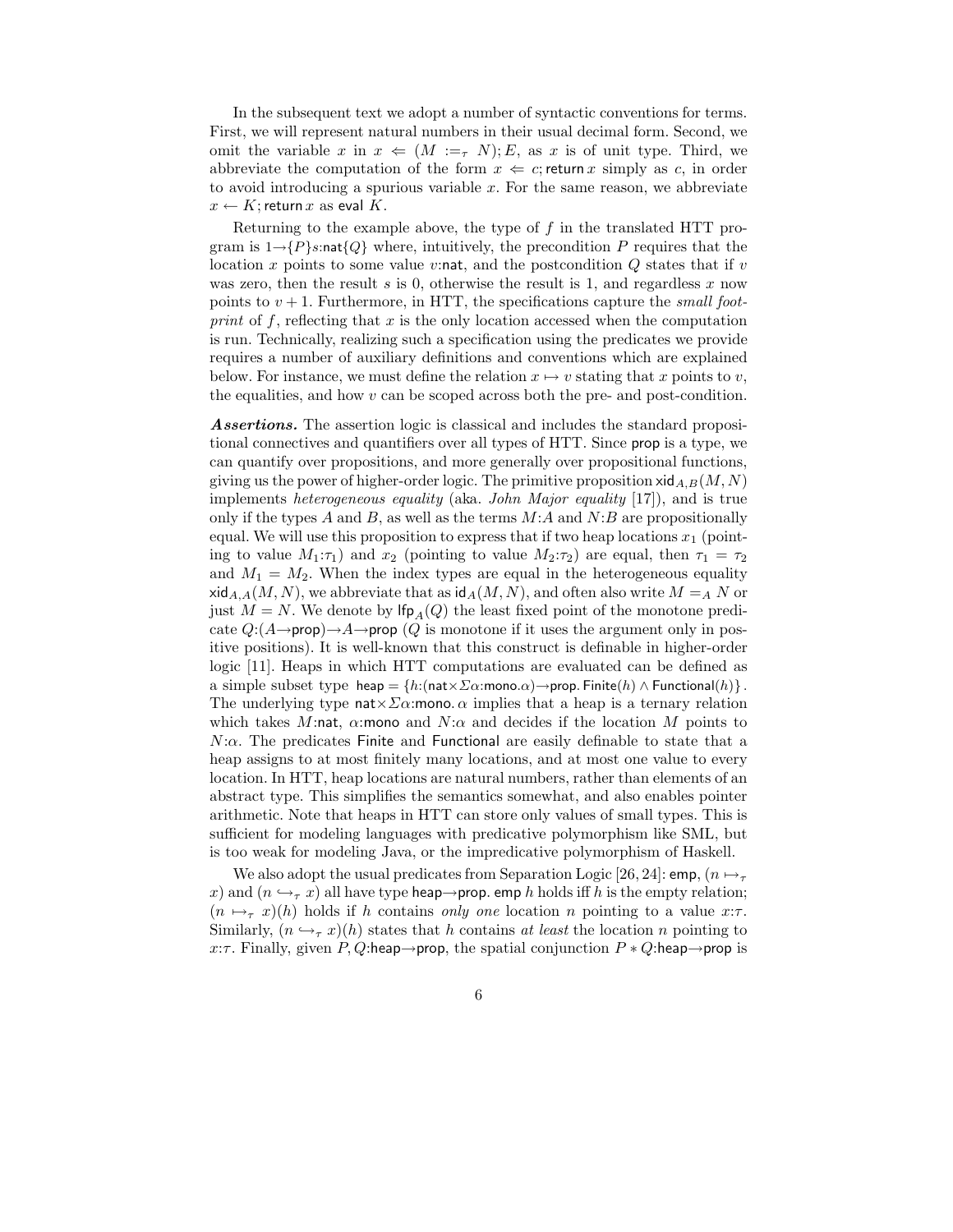defined so that  $(P \ast Q)(h)$  holds iff P and Q hold on disjoint subheaps of h. All of these predicates are easily definable using higher-order assertion logic.

#### 3 Examples

Small footprints. HTT supports small-footprint specifications, as in Separation Logic [22]. If do E has type  $\{P\}x:A\{Q\}$  — note that here P : heap→prop and Q : heap→heap→prop — then P and Q need only describe the properties of the heap fragment that  $E$  actually requires in order to run. The actual heap in which  $E$  will run may be much larger, but the unspecified portion will automatically be assumed invariant. To illustrate this idea, let us consider a simple program that reads from the location x and increases its contents.

> incx :  $\{\lambda i. \exists n: \text{nat.} (x \mapsto_{\text{nat}} n)(i)\}\$ r:1  $\{\lambda i. \lambda m. \forall n:$ nat.  $(x \mapsto_{\text{nat}} n)(i) \supset (x \mapsto_{\text{nat}} n+1)(m)\}$  $=$  do( $u \Leftarrow$ !<sub>nat</sub>  $x; x :=_{\text{nat}} u + 1;$  return ())

Notice that the precondition states that the initial heap  $i$  contains exactly one location x, while the postcondition relates i with the heap  $m$  obtained after the evaluation (and states that  $m$  contains exactly one location too). This does not mean that incx can evaluate only in singleton heaps. Rather, incx requires a heap from which it can carve out a fragment that satisfies the precondition, i.e. a fragment containing a location  $x$  pointing to a nat. For example, we may execute incx against a larger heap, which contains the location y as well, and the contents of y is guaranteed to remain unchanged.

$$
\begin{array}{l}\n\text{incxy} : \{ \lambda i. \exists n. \exists k: \text{nat.} \ (x \mapsto_{\text{nat}} n * y \mapsto_{\text{nat}} k)(i) \} \ r : 1 \\
\{ \lambda i. \lambda m. \forall n. \forall k: \text{nat.} \ (x \mapsto_{\text{nat}} n * y \mapsto_{\text{nat}} k)(i) \supset (x \mapsto_{\text{nat}} n + 1 * y \mapsto_{\text{nat}} k)(m) \} \\
= \text{do}\n\text{(eval incx)}\n\end{array}
$$

To avoid clutter in specifications, we introduce a convention: if  $P, Q$ :heap $\rightarrow$ prop are predicates that may depend on the free variable x:A, we write x:A.  $\{P\}y:B\{Q\}$ instead of  $\{\lambda i. \exists x:A.\, P(i)\}y:B\{\lambda i.\, \lambda m.\, \forall x:A.\, P(i) \supset Q(m)\}\.$  This notation lets x seem to scope over both the pre- and post-condition. For example the type of incx can now be written n:nat.  $\{x \mapsto_{\text{nat}} n\}$ r:1 $\{x \mapsto_{\text{nat}} n+1\}$ . The convention is easily generalized to a finite context of variables, so that we can also abbreviate the type of incxy as n:nat, k:nat.  $\{x \mapsto_{\text{nat}} n * y \mapsto_{\text{nat}} k\}$ r:1 $\{x \mapsto_{\text{nat}} n+1 * y \mapsto_{\text{nat}} k\}$ . Following the terminology of Hoare Logic, we call the variables abstracted outside of the Hoare triple, like  $n$  and  $k$  above, *logic variables* or *ghost variables*.

**Nontermination.** The following is a computation of an arbitrary monadic type that diverges upon forcing.

$$
diverge: {P}x:A{Q}
$$
  
= do (fix  $f(y:1): {P}x:A{Q} = do (eval (f y))$   
in eval  $f()$ )

diverge sets up a recursive function  $f(y: 1) =$  do (eval  $(f y)$ ); then applies it to () to obtain another suspended computation  $\phi$  (eval  $f($ )), which is immediately forced by eval to trigger another application to (), and so on.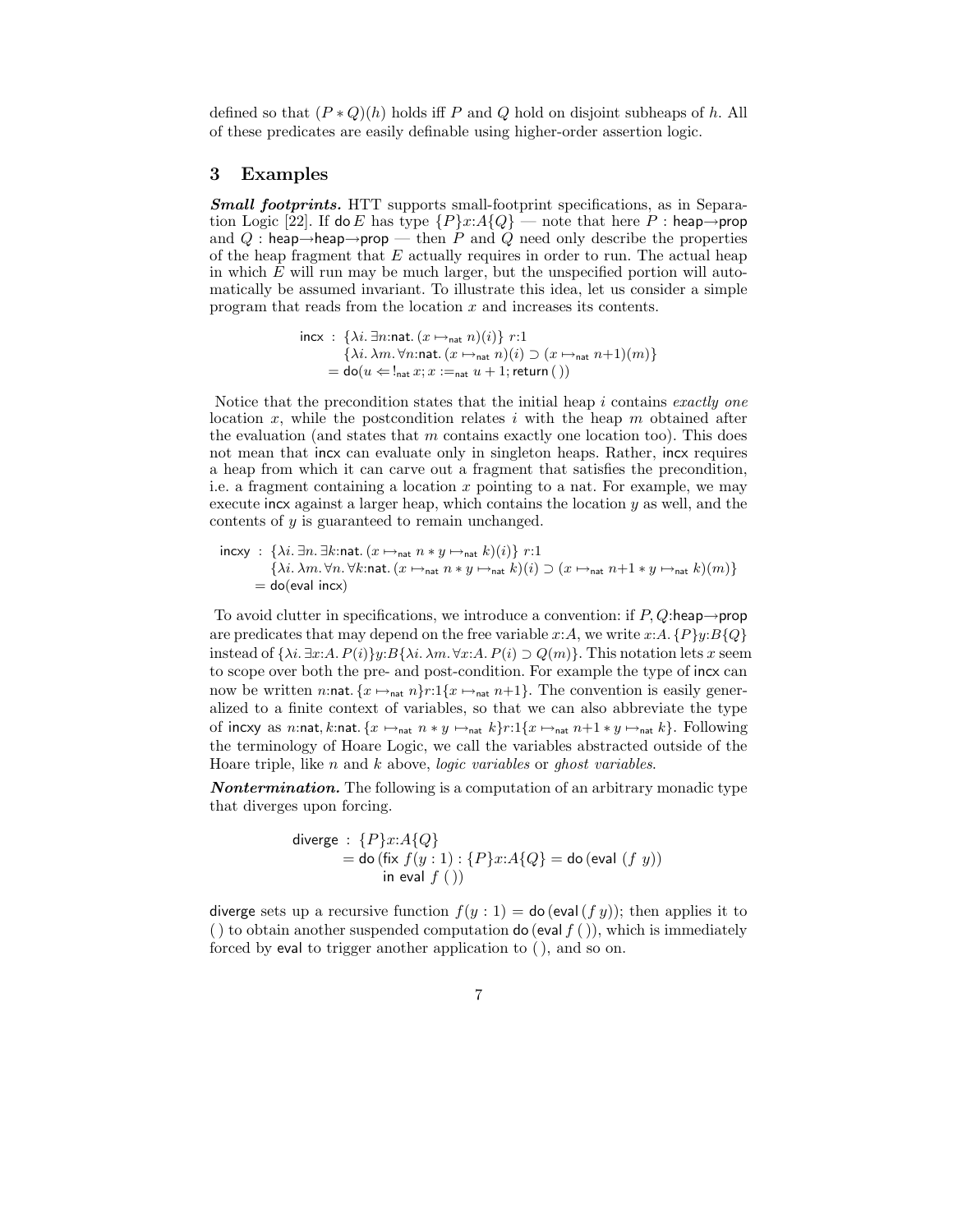Allocation and Deallocation. The reader may be surprised that we provide no primitives for allocating (or deallocating) locations within the heap. This is because we can encode such primitives within the language in a style similar to Benton's recent semantic framework for specification of machine code [3]. We can encode a number of memory management implementations and give them a uniform interface, so that clients can choose from among different allocators.

We assume that upon start up, the memory module already "owns" all of the free memory of the program. It exports two functions, alloc and dealloc, which can transfer the ownership of locations between the allocator module and its clients. The functions share the memory owned by the module, but this memory will not be accessible to the clients (except via direct calls to alloc and dealloc).

The definitions of the allocator module will use two essential features of HTT. First, there is a mechanism in HTT to abstract the local state of the module and thus protect it from access from other parts of the program. Second, HTT supports strong updates, and thus it is possible for the memory module to recycle locations to hold values of different type at different times throughout the course of the program execution.

The interface for the allocator can be captured with the type:

$$
\begin{aligned} \text{Alloc} &= \big[I: \mathsf{heap} \rightarrow \mathsf{prop}, \\ \text{alloc}: \varPi \alpha: \mathsf{mono}. \varPi x: \alpha. \{I\} r: \mathsf{nat}\{\lambda i. \left(I*r \mapsto_{\alpha} x\right)\}, \\ \text{dealloc}: \varPi n: \mathsf{nat}. \{I*n \mapsto \neg\} r: \mathbf{1}\{\lambda i. \varPi\} \big] \end{aligned}
$$

where the notation  $[x_1:A_1,\ldots,x_n:A_n]$  abbreviates a sum  $\sum x_1:A_1\cdots\sum x_n:A_n.1$ . In English, the interface says that there is some abstract invariant  $I$ , reflecting the internal invariant of the module, paired with two functions. Both functions require that the invariant I holds before and after calls to the functions. In addition, a call alloc  $\tau x$  will yield a location r and a guarantee that r points to x. Furthermore, we know from the use of the spatial conjunction that  $r$  is disjoint from the internal invariant I. Thus, updates by the client to  $r$  will not break the invariant  $I$ . On the other hand, accessing locations hidden by I becomes impossible. As will be apparent from the typing rules in Section 4, each location access requires proving that the location exists. But, when I is abstracted, the knowledge needed to construct this proof, is hidden as well. Dually, dealloc requires that we are given a location  $n$ , pointing to some value and disjoint from the memory covered by the invariant  $I$ . Upon return, the invariant is restored and the location consumed.

If M is a module with this signature, then a program fragment that wishes to use this module will have to start with a pre-condition  $fst M$ . That is, clients will generally have the type  $\overline{HM}$ :Alloc.{(fst M) \* P}r:A{ $\lambda i$ .(fst M) \* Q(i)} where Alloc is the signature given above.

Allocator Module 1. Our first implementation of the allocator module assumes that there is a location r such that all the locations  $n \geq r$  are free. The value of r is recorded in the location 0. All the free locations are initialized with the unit value (). Upon a call to alloc, the module returns the location  $r$  and sets  $0 \mapsto_{\text{nat}} r+1$ , thus removing r from the set of free locations. Upon a call dealloc *n*, the value of r is decreased by one if  $r = n$  and otherwise, nothing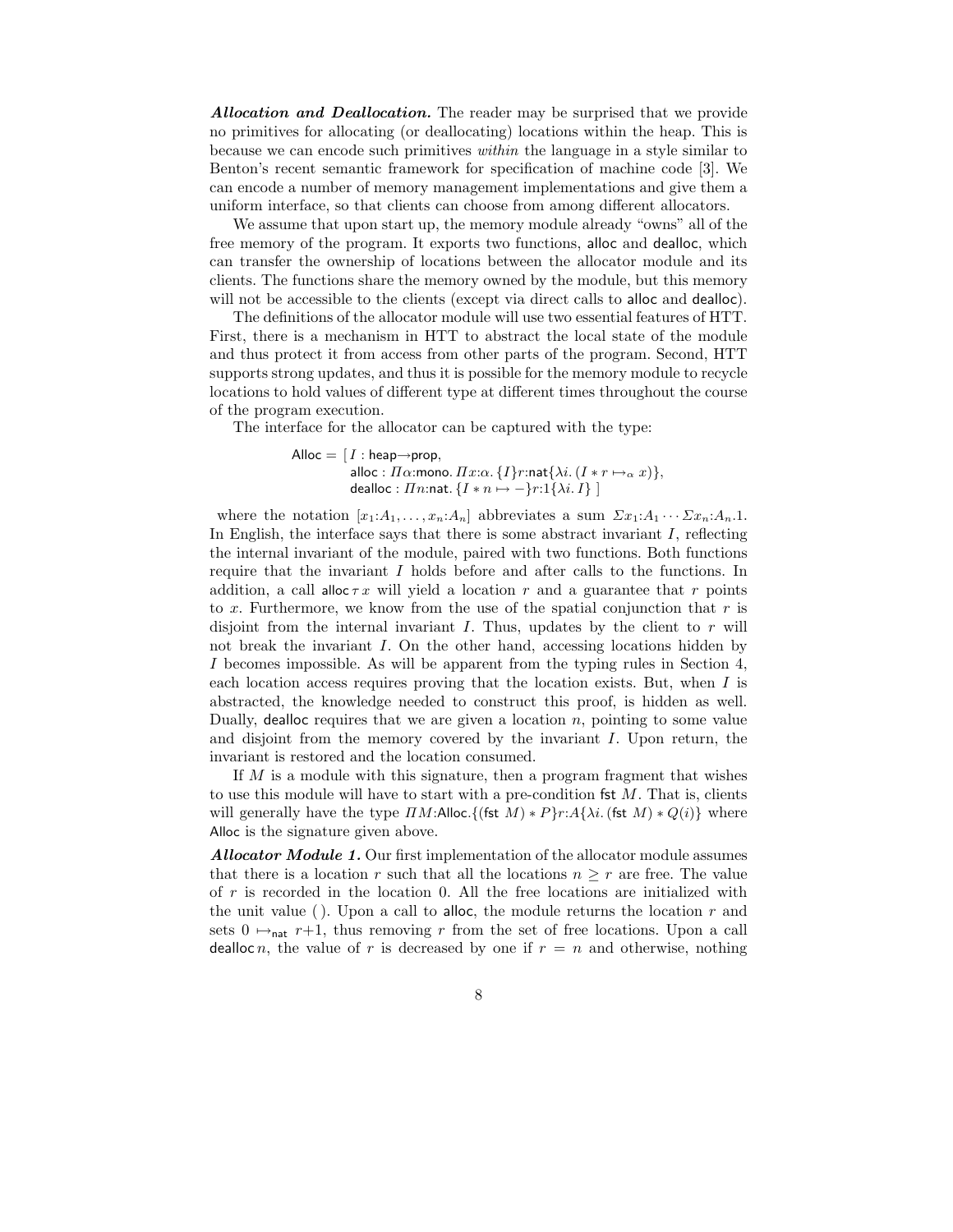happens. Obviously, this kind of implementation is very naive. For instance, it assumes unbounded memory and will leak memory if a deallocated cell was not the most recently allocated. However, the example is still interesting to illustrate the features of HTT. First, we define a predicate that describes the free memory as a list of consecutive locations initialized with () : 1.

> free :  $(nat \times heap) \rightarrow prop$ =  $\text{lfp } (\lambda F. \lambda (r, h) . (r \mapsto_1 (\ ) * \lambda h' . F (r+1, h'))(h))$

Then we can implement the allocator module as follows:

 $[I = \lambda h. \exists r : \text{nat.} (0 \mapsto_{\text{nat}} r * \lambda h'. \text{free}(r, h') * \lambda h''. \top)(h),$ alloc =  $\lambda \alpha$ .  $\lambda x$ . do  $(u \Leftarrow !_{\text{nat}} 0; u :=_{\alpha} x; 0 :=_{\text{nat}} u + 1;$  return  $u$ ), dealloc =  $\lambda n$ . do ( $u \Leftarrow$ !<sub>nat</sub> 0; if  $eq_{nat}(u, n+1)$  then  $n :=_1 ( )$ ;  $0 :=_{nat} n$ ; return ( ) else return ( )) ]

Allocator Module 2. In this example we present a (slightly) more sophisticated allocator module. The module will have the same Alloc signature as in the previous example, but the implementation does not leak memory upon deallocation. We take some liberties and assume as primitive a standard set of definitions and operations for the inductive type of lists.

list : mono→mono nil :  $\Pi\alpha$ : mono. list  $\alpha$ cons :  $\Pi \alpha$ : mono.  $\alpha \rightarrow$ list  $\alpha \rightarrow$ list  $\alpha$ snoc :  $\Pi\alpha$ :mono.  $\Pi x$ : {y:list  $\alpha$ .  $y \neq_{\text{list }\alpha}$  nil  $\alpha$ }. { $z:\alpha \times \text{list }\alpha$ .  $x = \text{in }(\text{cons}(\text{fst }z)(\text{snd }z))$ } nil? :  $\Pi\alpha$ :mono.  $\Pi x$ :list  $\alpha$ . {y:bool.(y =bool true)  $\subset \supset (x =_{\text{list}} \alpha \text{ nil }\alpha)$ }

The operation snoc maps non-empty lists back to pairs so that the head and tail can be extracted (without losing equality information regarding the components.) The operation nil? tests a list, and returns a bool which is true iff the list is nil.

As before, we define the predicate free that describes the free memory, but this time, we collect the (finitely many) addresses of the free locations into a list.

> free : ((list nat)×heap)→prop  $=$  lfp  $(\lambda F. \lambda(l, h).$   $(l = \mathsf{nil} \ \mathsf{nat}) \lor \exists x' : \mathsf{nat} \ldots \exists l' : \mathsf{list} \ \mathsf{nat}.$  $l = \text{cons nat } x' \ l' \wedge (x' \mapsto_1 (\ ) * \lambda h' \ldotp F(l',h'))(h))$

The intended invariant now is that the list of free locations is stored at address 0, so that the module is implemented as follows:

 $[I = \lambda h. \exists l:$ list nat.  $(0 \mapsto_{\text{list nat}} l * \lambda h'. \text{free}(l, h'))(h),$ alloc =  $\lambda \alpha$ .  $\lambda x$ . do ( $l \Leftarrow$ !<sub>list nat</sub> 0; if (out (nil? nat l)) then eval (diverge) else  $p \Leftarrow$  out (snoc nat (in l));  $0 :=_{\text{list nat}}$  snd p; fst  $p := \alpha x$ ; return (fst p)), dealloc =  $\lambda x$ . do  $(l \Leftarrow$   $l_{\text{list nat}} 0; x :=_1 ()$ ;  $0 :=_{\text{list nat}}$  cons nat  $x$   $l$ ; return  $()$  ]

This version of alloc reads the free list out of location 0. If it is empty, then the function diverges. Otherwise, it extracts the first free location z, writes the rest of the free list back into  $0$ , and returns  $z$ . The dealloc simply adds its argument back to the free list.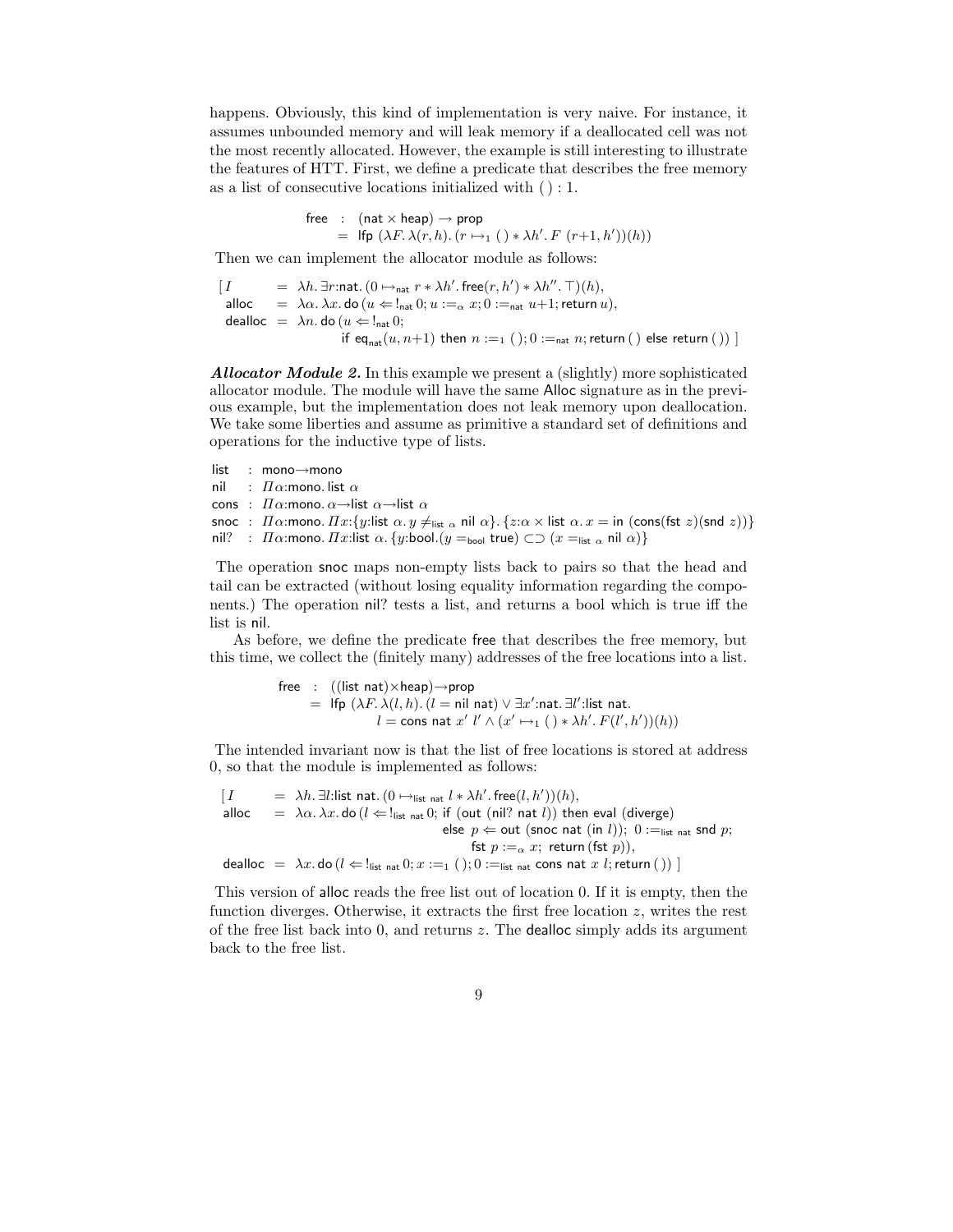**Functions with local state.** Now, we consider examples that illustrate various modes of use of the invariants on local state. We assume the allocator from the previous example, and admit the free variables I and alloc, with types as in Alloc. These can be instantiated with either of the two implementations above.

Let us consider an HTT computation that allocates a location  $x$  with integer content, and then returns a computation for incrementing  $x$ . The first attempt at writing this computation may be as:

$$
E = \text{do} \left( x \leftarrow \text{alloc nat 0}; \text{ do} \left( z \leftarrow !_{\text{nat}} x; x :=_{\text{nat}} z + 1; \text{return} \left( z + 1 \right) \right) \right).
$$

 $E$  can be given several different types that describe its behavior with various levels of precision. But, here, we are interested in a type for E that describes it "fully". In other words, we would like to specify that the return value of E is a computation whose successive executions return an increasing sequence of natural numbers. The computation remembers the last computed natural number in its local store (here, the location x) which persists between successive calls. But the details of this store should be hidden from the clients of  $E$ , precisely to preserve its locality.

In HTT we can use the ability to combine terms, propositions and Hoare triples, and abstract  $x$  away, while exposing only the invariant that the computation increases the content of x.

$$
E_1 = \text{do}(x \leftarrow \text{alloc nat 0 in } (\lambda v. x \mapsto_{\text{nat}} v, \text{do}(z \leftarrow !_{\text{nat}} x; x :=_{\text{nat}} z + 1; \text{return } (z+1))))
$$
  
: {*I*}  

$$
t: \Sigma_{inv:\text{nat} \rightarrow \text{heap} \rightarrow \text{prop}} \cdot v:\text{nat.} \{inv \ v\}r:\text{nat} \{\lambda h. (inv \ (v+1) \ h) \wedge r = v+1 \}
$$
  

$$
\{\lambda i. I * (\text{fst } t \ 0)\}
$$

 $E_1$  differs from E in that it also defines the invariant  $inv = \lambda v$ .  $x \mapsto_{\text{nat}} v$ . When used in the specifications, inv brings out the important aspects of the local store, which are the last computed natural number v, and the fact that initially  $v = 0$ (as the separating conjunct (fst  $t\ 0$ ) in the postcondition formally states because fst  $t = inv$ ). However, the type of  $E_1$  hides the existence of the local reference  $x$  which stores  $v$ . In fact, from the outside, there is no reason to believe that the local store of  $E_1$  consists of only one location. We could imagine a similar program  $E_2$  that maintains two different locations x and y, increases them at every call, and returns their mean. Such a program will have a different invariant  $inv = \lambda v$ .  $x \mapsto_{\text{nat}} v * y \mapsto_{\text{nat}} v$  for its local store. However, because the type abstracts over the invariant,  $E_1$  and  $E_2$  would have the same type. The equal types hint that the two programs would be observationally equivalent, i.e. they could freely be interchanged in any context. We do not prove this property here, but it is intriguing future work, related to the recent result of Yoshida, Honda and Berger [31, 4] on observational completeness of Hoare Logic.

In the next example, we consider an HTT equivalent of the following SML program  $\lambda f$ :(unit→unit)→unit. let val  $x =$  ref 0 val  $g = \lambda y$ .  $x := |x + 1;$  () in f g. The HTT specification should bring out the property that the argument function f can only access the local reference x by invoking  $q$ . Part of the problem is similar to that with  $E$ ; the local state of g must be abstracted in order to make the dependence on  $x$  invisible to  $f$ . However, this is not sufficient. Because we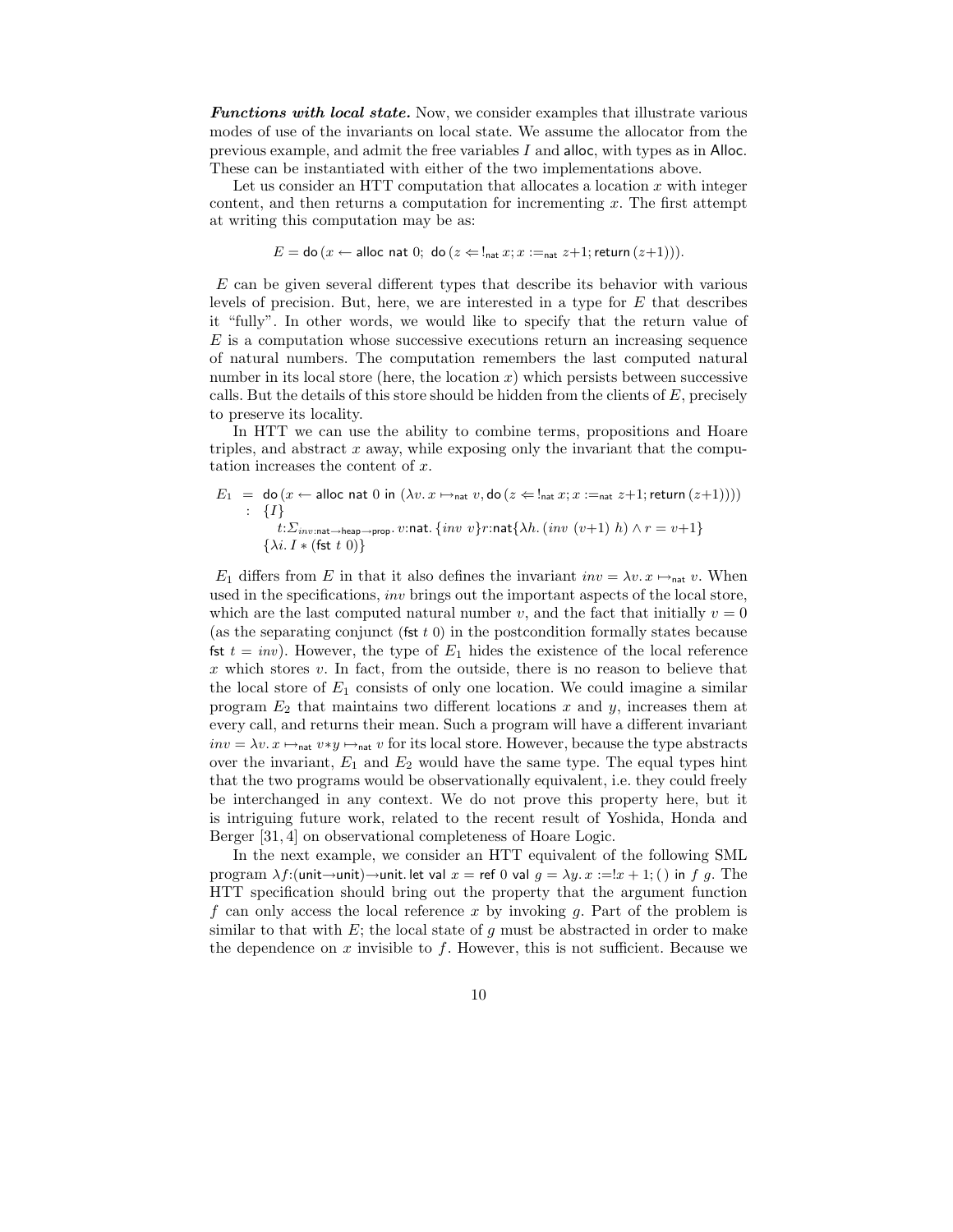evaluate  $f \, g$  at the end, we need to know how f uses g, in order to describe the postcondition for the whole program. In other words, we also need to provide an invariant for  $f$ , which is a higher-order predicate, because it depends on the invariant of g.

One possible HTT implementation is as follows.

$$
F = \lambda f \cdot \text{do} (x \leftarrow \text{alloc nat 0};
$$
\n
$$
g = (\lambda v \cdot x \mapsto_{\text{nat}} v, \text{do} (z \leftarrow !_{\text{nat}} x; x :=_{\text{nat}} z + 1; \text{return }());
$$
\n
$$
\text{eval}((\text{snd } f) g))
$$
\n
$$
\therefore \quad \text{If } f: \Sigma p: \text{nat} \rightarrow (\text{nat} \rightarrow \text{heap} \rightarrow \text{prop}) \rightarrow \text{heap} \rightarrow \text{prop}.
$$
\n
$$
\text{If } g: \Sigma inv: \text{nat} \rightarrow \text{heap} \rightarrow \text{prop}. v: \text{nat.} \{inv \ v \} \text{r}: 1 \{inv \ (v+1) \}.
$$
\n
$$
\text{w:nat.} \{ \text{fst } g \ w \} \text{s}: 1 \{p \ w \ (\text{fst } g) \}.
$$
\n
$$
\{ I \} t: 1 \{ \lambda i. I * \lambda h. \exists x: \text{nat.} (\text{fst } f) \ 0 \ (\lambda v. x \mapsto_{\text{nat}} v) \ h \}
$$

In this program, f and g carry the invariants of their local states (e.g.,  $p = \text{fst } f$ ) is the invariant of snd f and  $inv =$  fst  $g = \lambda v \cdot x \mapsto_{\text{nat}} v$  is the invariant of snd g). The predicate p takes a natural number n and an argument inv, and returns a description of the state obtained after applying f to g in a state where  $inv(n)$ holds. The postcondition for  $F$  describes the ending heap as  $p\,0$  inv thus revealing that initially the local reference  $x$  stores the value 0. The last two examples show that HTT can hide, but also reveal information about local state when needed.

# 4 Type system

The type system presented in this paper extends our previous work [22] with several features associated with the ECC [14]. The extensions include dependent sums and subset types, as well as the type prop of assertions, the type mono of small types, and the ability to compute with elements of both of these types. The additions introduce non-trivial changes in the equational reasoning of HTT. This involves the algorithms for computing canonical forms (a canonical form of an expression is its beta-reduced and eta-long version), as well as the corresponding proof of soundness. The type system of HTT consists of the following judgments: (1)  $\Delta$  ⊢ K  $\Rightarrow$  A [N'] infers that K is an elim term of type A, and N' is its canonical form. A and N' are synthesized as outputs of the judgment. (2)  $\Delta \vdash M \Leftrightarrow A$  [M'] checks that  $M$  is an intro term of type  $A$ , and computes the canonical form M'. (3)  $\Delta; P \vdash E \Rightarrow x:A. Q [E']$  infers that E is a computation with result  $x:A$ , precondition P, strongest postcondition  $Q$ , and canonical form  $E'$ .  $Q$  and  $E'$  are synthesized as outputs. (4)  $\Delta; P \vdash E \Leftrightarrow x:A. Q [E']$  checks that E is a computation with result x:A, precondition P and postcondition (not necessarily strongest)  $Q$ . The canonical form E' is the output. (5)  $\Delta \Longrightarrow P$  defines when the assertion P is true. It implements classical higher-order logic.  $(6) \vdash \Delta$  ctx [ $\Delta'$ ] states that  $\Delta$ is a well-formed variable context, with canonical form  $\Delta'$ . (7)  $\Delta \vdash A \Leftrightarrow$  type [A'] states that  $A$  is a well-formed type, with canonical form  $A'$ . As can be noticed, the computation of canonical forms is hard-wired into the judgments, so that it becomes part of type checking. However, space precludes us from presenting the full details about canonical forms here. In the following text, we illustrate the typing rules of HTT, but we ignore the canonical forms and other aspects of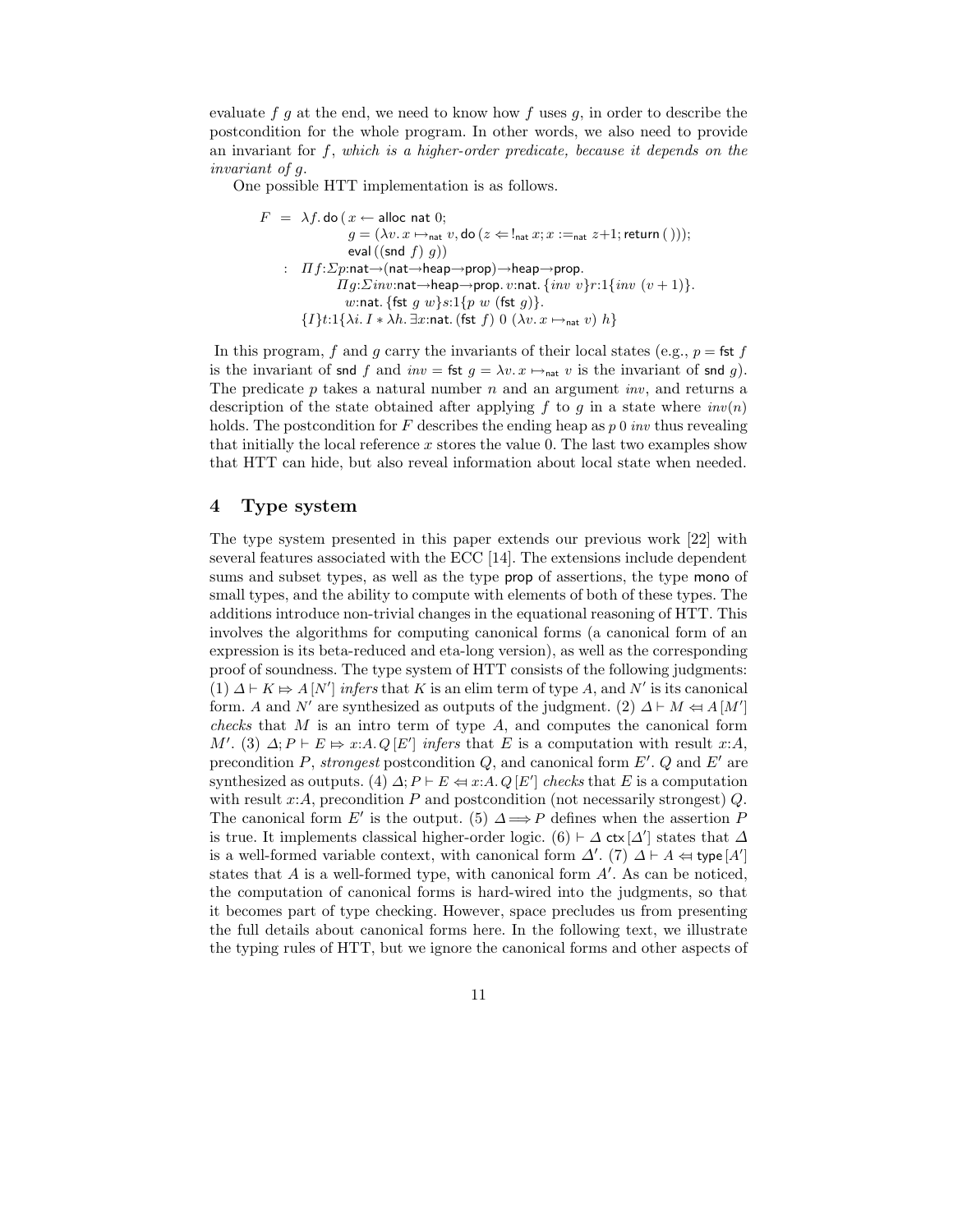equational reasoning (i.e., we omit from the judgments the information enclosed in [brackets]). The complete details can be found in the technical report [21].

The type system implements bidirectional typechecking [25, 28], to automatically compute a significant portion of omitted types. A fragment of the rules is given in the figure below.

| $\overline{\Delta, x:A, \Delta_1 \vdash x \mapsto A}$ var                                                                                                         | $\frac{\Delta, x:A \vdash M \Leftrightarrow B}{\Delta \vdash \lambda x.M \Leftrightarrow \Pi x:A.B} \Pi$                                                       |  |
|-------------------------------------------------------------------------------------------------------------------------------------------------------------------|----------------------------------------------------------------------------------------------------------------------------------------------------------------|--|
| $\Delta \vdash K \Rightarrow \Pi x:A.B$ $\Delta \vdash M \Leftrightarrow A$<br>$\longrightarrow$ $\pi$<br>$\varDelta \vdash K \ \overline{M \Rightarrow [M/x] B}$ | $\frac{\Delta \vdash M \Leftrightarrow A \qquad \Delta \vdash N \Leftrightarrow [M/x]B}{\Delta \vdash (M,N) \Leftrightarrow \Sigma x:A.B} \ \Sigma \mathsf{I}$ |  |
| $\frac{\Delta \vdash K \Leftrightarrow \Sigma x:A.B}{\Delta \vdash \mathsf{fst} \; K \Leftrightarrow A} \; \Sigma \mathsf{E}1$                                    | $\frac{\Delta \vdash K \Leftrightarrow \Sigma x:A.B}{\Delta \vdash \mathsf{snd } K \Leftrightarrow [\mathsf{fst } \; K/x]B} \; \Sigma \mathsf{E2}$             |  |
| $\frac{\Delta \vdash M \Leftrightarrow A \qquad \Delta \Longrightarrow [M/x]P}{\Delta \vdash \text{in } M \Leftrightarrow \{x:A.\,P\}}\ \{\}$                     | $\frac{\Delta \vdash K \Rightarrow \{x:A.P\}}{\Delta \vdash \text{out } K \Leftrightarrow A} \{\} \text{E1}$                                                   |  |
| $\frac{\Delta \vdash K \Rightarrow \{x:A.\,P\}}{\Delta \Longrightarrow \text{[out } K/x\text{]}P} \ \{\} \mathsf{E2}$                                             | $\frac{\varDelta\vdash K \mathbin{\Rightarrow} A \qquad A = B}{\varDelta\vdash K \mathbin{\Leftrightarrow} B} \mathbin{\Rightarrow} \mathbin{\Leftrightarrow}$ |  |
| $\cfrac{\varDelta\vdash A\Leftrightarrow \text{type}\qquad \varDelta\vdash M\Leftrightarrow A}{\varDelta\vdash M:A\Rightarrow A}$<br>⇔                            |                                                                                                                                                                |  |

In general, the typing rules for elim terms break down the type when read from premise to the conclusion. In the base case, the type of a variable can always be read off from the context, and therefore, elim terms can always synthesize their types. Dually, the typing rules for intro terms break down a type when read from the conclusion to the premise. If the conclusion type is given, the types for the premises can be computed and need not be provided.

When considering an elim term that happens to be intro (i.e. has the form M:A), the rule  $\iff$  synthesizes the type A, assuming that M checks against it. Conversely, when checking an intro term that happens to be be elim (i.e. has form K) against a type B, the rule  $\Rightarrow \Leftrightarrow$  synthesizes the type A for K and explicitly compares if  $A = B$ . This comparison invokes the equational reasoning, which we do not explain here. It suffices to say that the equations used in this reasoning are derived from the usual alpha, beta and eta laws for pure functions and pairs, and the generic monadic laws [19] for the Hoare types (i.e., the unit laws and associativity).

We next describe the typing judgments for the impure fragment. The main intuition here is that a computation  $E$  may be seen as a heap transformer, because its execution turns the input heap into the output heap. The judgment  $\Delta; P \vdash E \Rightarrow x:A. Q [E']$  essentially converts E into the equivalent binary relation on heaps, so that the assertion logic can reason about  $E$  using standard mathematical machinery for relations. The predicates  $P, Q$ :heap $\rightarrow$ heap $\rightarrow$ prop represent binary heap relations. P is the starting relation onto which the typing rules build as they convert  $E$  one command at a time. The generated strongest postcon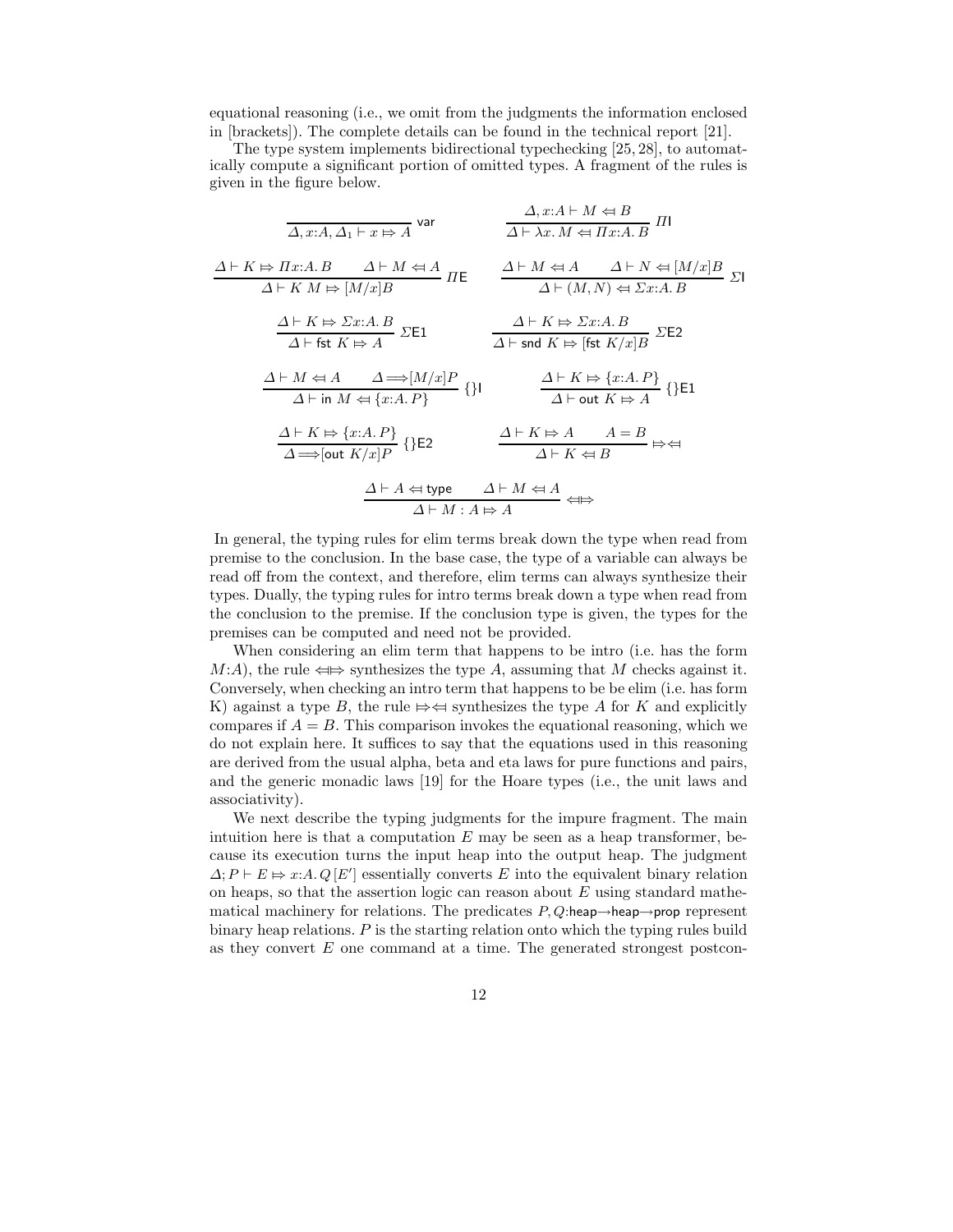dition Q is the relation that most precisely captures the semantics of E. The judgment  $\Delta; P \vdash E \Leftrightarrow x:A. Q [E']$  checks if Q is a postcondition for E, by generating the strongest postcondition  $S$  and then trying to prove the implication  $S \Longrightarrow Q$  in the assertion logic.

Given  $P, Q, S:$ heap→heap→prop, and  $R, R_1, R_2:$ heap→prop we define the following predicates of type heap→heap→prop.

$$
P \circ Q = \lambda i. \lambda m. \exists h: \text{heap.} (P \ i \ h) \land (Q \ h \ m)
$$
  
\n
$$
R_1 \multimap R_2 = \lambda i. \lambda m. \forall h: \text{heap.} (R_1 * \lambda h'. h' = h) (i) \supset (R_2 * \lambda h'. h' = h) (m)
$$
  
\n
$$
R \gg Q = \lambda i. \lambda m. \forall h: \text{heap.} (\lambda h'. R(h') \land h = h') \multimap Q(h)
$$

 $P \circ Q$  is standard relational composition.  $R_1 \multimap R_2$  is the relation that selects a fragment  $R_1$  from the input heap, and *replaces* it with some fragment  $R_2$  in the output heap. We will use this relation to describe the action of memory update, where the old value stored into the memory must be replaced with the new value. The relation  $R \gg Q$  selects a fragment R of the input heap, and then behaves like Q on that fragment. This captures precisely the semantics of the "most general" computation of Hoare type  $\{R\}x:A\{Q\}$ , in the small footprint semantics, leading to the following typing rules.

$$
\frac{\Delta; \lambda i. \lambda m. i = m \land (R * \lambda h'. \top)(m) \vdash E \Leftrightarrow x:A. (R \gg Q)}{\Delta \vdash \text{do } E \Leftrightarrow \{R\}x:A\{Q\}}
$$

$$
\Delta \vdash K \Rightarrow \{R\}x:A\{S\} \qquad \Delta, i:\text{heap}, m:\text{heap}, (P \text{ } i \text{ } m) \Longrightarrow (R * \lambda h'. \top)(m) \Delta, x:A; P \circ (R \gg S) \vdash E \Rightarrow y:B. Q \Delta; P \vdash x \leftarrow K; E \Rightarrow y:B. (\lambda i.\lambda m.\exists x:A. (Q \text{ } i \text{ } m))
$$

To check if  $\phi E$  has type  $\{R\}x:A\{Q\}$ , we verify that E has a postcondition  $R \gg Q$ . The checking is initialized with a relation stating that the initial heap  $i = m$  contains a sub-fragment satisfying R (c.f., the conjunct  $(R * \lambda h'.\top)(m)$ ).

To check  $x \leftarrow K$ ; E, where K has type  $\{R\}x:A\{S\}$ , we must first prove that the beginning heap contains a sub-fragment satisfying  $R$  so that  $K$  can be executed at all (c.f.  $(P^i m) \Longrightarrow (R * \lambda h'. \top)(m)$ ). The strongest postcondition for K, is  $P \circ (R \gg S)$ , which is taken as the precondition for checking E.

$$
\Delta \vdash M \Leftrightarrow A
$$
\n
$$
\overline{\Delta; P \vdash \text{return } M \Rightarrow x:A. (\lambda i. \lambda m. (P \ i \ m) \land x =_A M)}
$$
\n
$$
\Delta \vdash \tau \Leftrightarrow \text{mono} \qquad \Delta \vdash M \Leftrightarrow \text{nat} \qquad \Delta, i:\text{heap}, m:\text{heap}, (P \ i \ m) \Longrightarrow (M \hookrightarrow_{\tau} -)(m)
$$
\n
$$
\Delta, x:\tau; \lambda i. \lambda m. (P \ i \ m) \land (M \hookrightarrow_{\tau} x)(m) \vdash E \Leftrightarrow y:B.Q
$$
\n
$$
\Delta; P \vdash x \Leftarrow !_{\tau} M; E \Rightarrow y:B. (\lambda i. \lambda m. \exists x:\tau. (Q \ i \ m))
$$
\n
$$
\Delta \vdash \tau \Leftrightarrow \text{mono} \qquad \Delta \vdash M \Leftrightarrow \text{nat} \qquad \Delta \vdash N \Leftrightarrow \tau
$$
\n
$$
\Delta, i:\text{heap}, m:\text{heap}, (P \ i \ m) \Longrightarrow (M \hookrightarrow -)(m)
$$
\n
$$
\Delta; P \circ ((M \mapsto -) \multimap (M \mapsto_{\tau} N)) \vdash E \Leftrightarrow y:B.Q
$$
\n
$$
\Delta; P \vdash M :=_{\tau} N; E \models y:B.Q
$$

The postcondition for the trivial, pure, computation return  $M$  includes the precondition (as  $M$  does not change the heap) but must also state that  $M$  is the return value. Before the lookup  $x = I_{\tau} M$ , we must prove that M points to a value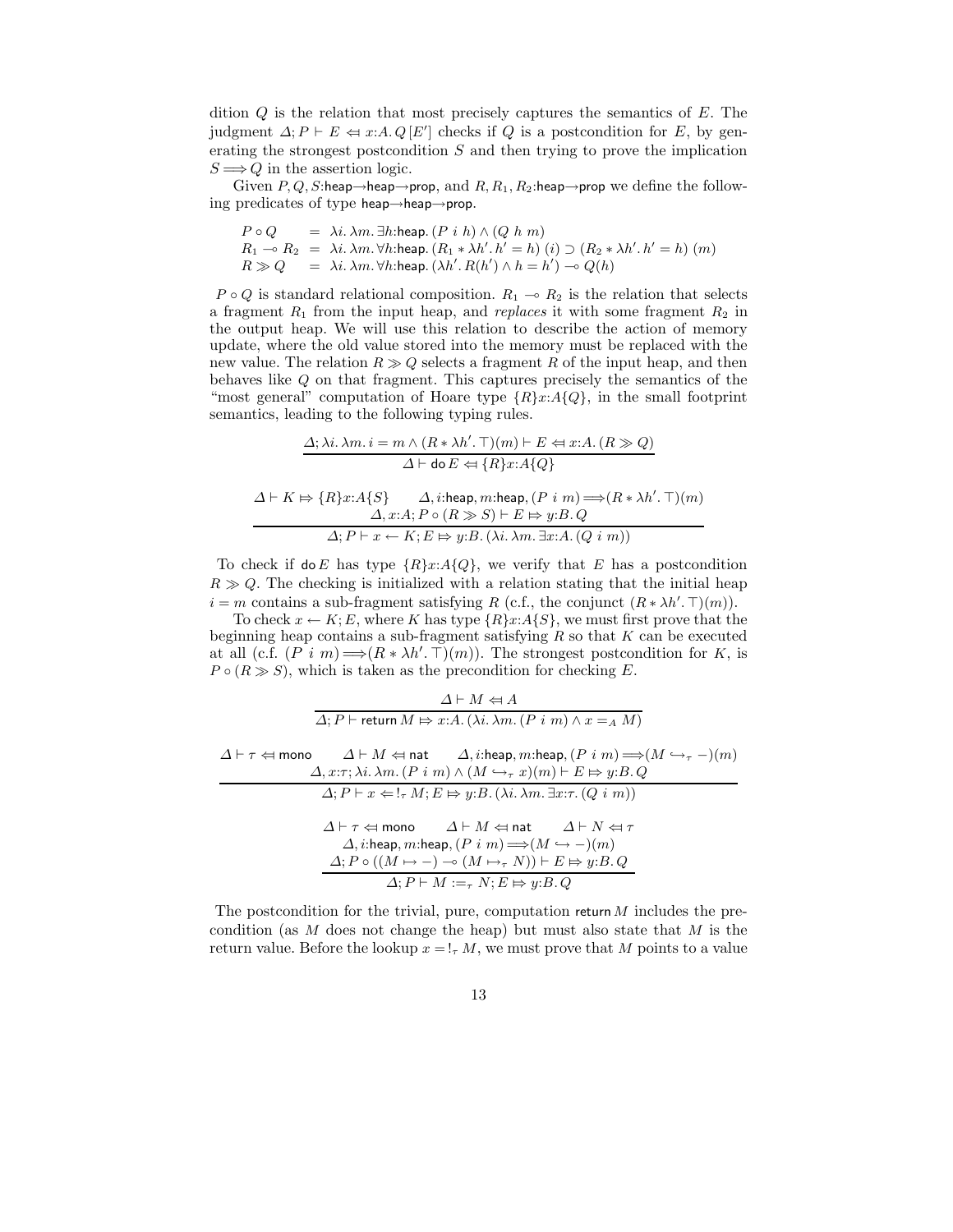of type  $\tau$  at the beginning (c.f.,  $(P \, i \, m) \Longrightarrow (M \leftrightarrow_{\tau} -)(m)$ ). After the lookup, the heap looks exactly as before  $(P_i m)$  but we also know that x equals the content of M, that is,  $(M \hookrightarrow_{\tau} x)(m)$ . Before the update  $M :=_{\tau} N$ , we must prove that M is allocated and initialized with some value with an arbitrary type (i.e.,  $(M \hookrightarrow -)(m)$ . After the lookup, the old value is removed from the heap, and replaced with N, that is  $(P \circ ((M \mapsto -) \multimap (M \mapsto_{\tau} N))).$ 

Finally, we briefly illustrate the judgment  $\Delta \Longrightarrow P$ , which defines the assertion logic of HTT in the style of natural deduction. The assertion logic contains the rules for introduction and elimination of implication and the universal quantifier, and the rest of the propositional constructs are formalized using axiom schemas that encode the standard introduction and elimination rules. We present here the axioms for conjunction and heterogeneous equality.

andi :  $\forall p,q$ :prop.  $p\supset q\supset p\wedge q$  ande :  $\forall p,q,r$ :prop.  $p\wedge q\supset (p\supset q\supset r)\supset r$  $xidi_A : \forall x:A.$   $xid_{A,A}(x, x)$  $xide_A: ∀p:A\rightarrow prop. ∀x, y:A. xid_{A,A}(x, y) ⊇ p x ⊇ p y$ 

For each index type A, the axiom  $xidA$  asserts the reflexivity of the equality relation, and the axiom  $xide_A$  asserts that equal values are not distinguishable by any arbitrary propositional contexts. The logic includes axioms for extensionality of functions and pairs, Peano arithmetic, booleans and excluded middle.

We conclude this section with an informal description of the main theoretical result of the paper, which relates typechecking with evaluation.

Theorem 1 (Soundness). The type system of HTT is sound, in the following sense: if  $\Delta; P \vdash E \Leftrightarrow x:A. Q [E'],$  and E terminates when evaluated in a heap i satisfying  $P$  i i, then the resulting heap m satisfies  $Q$  i m.

Obviously, to establish this theorem, we must first define formally the operational semantics for HTT. Then the theorem follows from the Preservation and Progress lemmas, which take the customary form, but are much harder to prove than in the usual simply-typed setting. For example, Preservation must establish not only that evaluation preserves types, but also postconditions of effectful computations, as well as the canonical forms of pure terms. On the other hand, the Progress lemma first requires showing that the assertion logic of HTT is sound. This assertion logic is a higher-order logic over heaps, and its soundness basically implies that our axiomatization indeed correctly captures the properties of the real heaps encountered during evaluation. In particular, if we have proved that a certain location exists at a given program point, then when that program point is reached, we can safely take an operational step and dereference the location. We establish the soundness of the assertion logic, by developing a crude set-theoretic model based on the standard approach to modeling ECC. The interested reader is referred to the accompanying technical report [21] for full details of the proofs.

### 5 Conclusions and related work

In this paper we present an extension of our Hoare Type Theory (HTT) [22], with higher-order predicates, and allow quantification over abstract predicates at the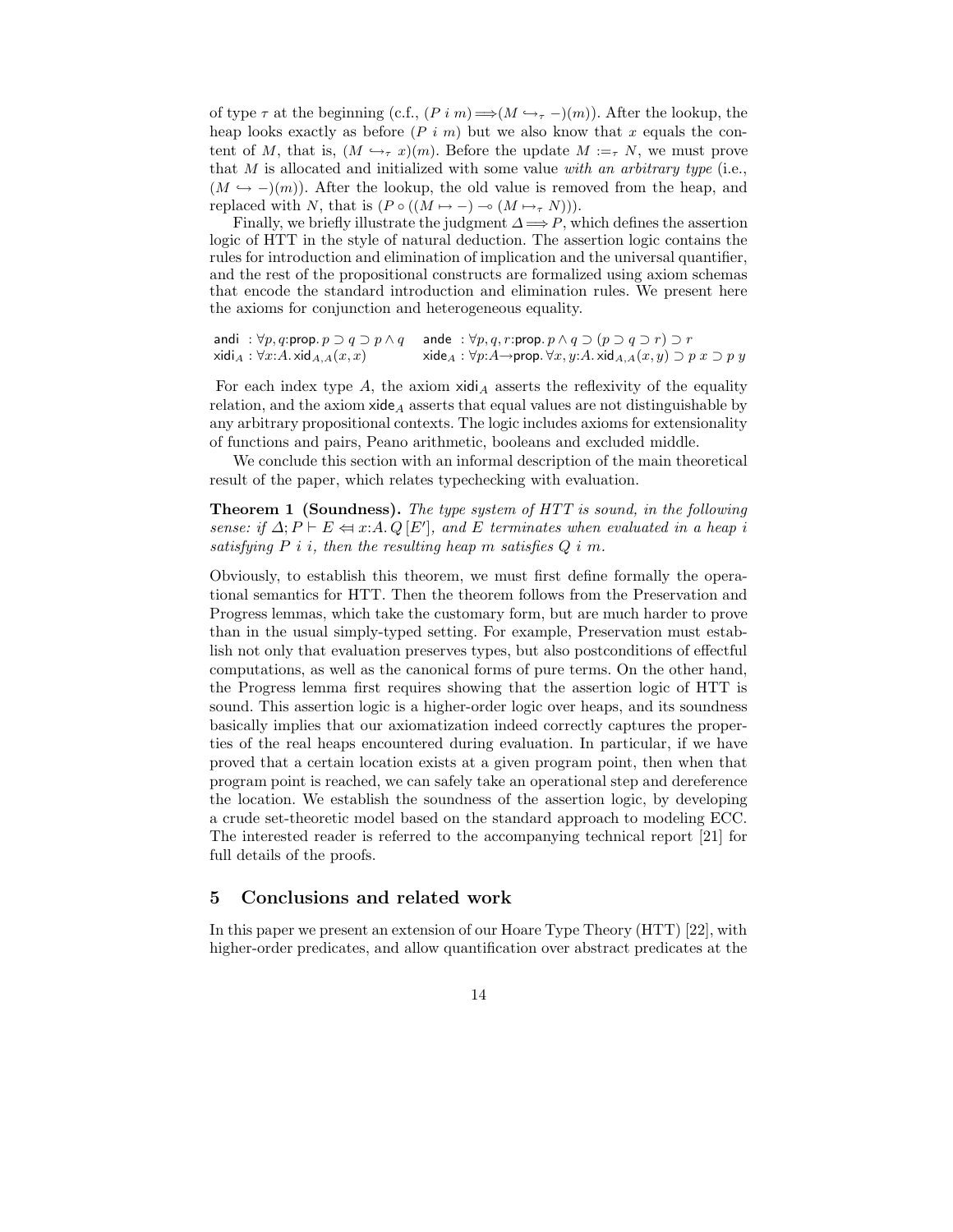level of terms, types and assertions. This significantly increases the power of the system to encompass definition of inductive predicates, abstraction of program invariants, and even first-class modules that can contain not only types and terms, but also axioms over types and terms. The novel application of this type system is to express sharing of local state between functions and/or datatypes, and transfer of state ownership between datatypes and the memory manager.

We have already discussed related work on program logics for higher-order, effectful programs in Section 1, as well as work on verification tools and languages (e.g., Spec#, ESC/Java, JML, and so on) aimed at integrating Hoare-like reasoning with type checking. The work on dependently typed systems with stateful features, has mostly focused on how to appropriately restrict the language so that effects do not pollute the types. Such systems have mostly employed singleton types to enforce purity. Examples include Dependent ML by Xi and Pfenning [30], Applied Type Systems by Xi et al. [29, 32], a type system for certified binaries by Shao et al. [27], and the theory of refinements by Mandelbaum et al. [15]. HTT differs from all these approaches, because types are allowed to depend on monadically encapsulated effectful computations.

We mention that HTT may be obtained by adding effects and the Hoare type to the Extended Calculus of Constructions (ECC) [14]. There are some differences between ECC and the pure fragment of HTT, but they are largely inessential. For example, HTT uses classical assertion logic, whereas ECC is intuitionistic, but consistent with classical extensions. The latter has been demonstrated in Coq [16] which implements and subsumes ECC. Also, HTT contains only two type universes (small and large types), while ECC is more general, and contains the whole infinite tower. However, we expect that it should be simple to extend HTT to the full tower of universes.

Finally, we mention here the representative work of Ni and Shao [23] and Filliâtre [10] who implement Hoare-style reasoning in Coq. Ni and Shao use Coq to verify properties of assembly code, while Filliâtre exploits Coq tactics and decision procedures to partially automate the verification of imperative programs. We note that these two approaches are fundamentally different from ours, as they impose an additional level of indirection. Where they use type theory to axiomatize Hoare-style reasoning, we integrate Hoare logic within the type system of the underlying language, so that specifications become an integral part of programming.

#### References

- 1. M. Barnett, K. R. M. Leino, and W. Schulte. The Spec# programming system: An overview. In CASSIS 2004. LNCS. Springer, 2004.
- 2. M. Barnett and D. Naumann. Friends need a bit more: Maintaining invariants over shared state. In Mathematics of Program Construction, LNCS 3125, 2004.
- 3. N. Benton. Abstracting Allocation: The New new Thing. In CSL'06.
- 4. M. Berger, K. Honda, and N. Yoshida. A logical analysis of aliasing in imperative higher-order functions. In ICFP'05, pages 280–293.
- 5. B. Biering, L. Birkedal, and N. Torp-Smith. BI hyperdoctrines, Higher-Order Separation Logic, and Abstraction. ITU-TR-2005-69, IT University, Copenhagen.